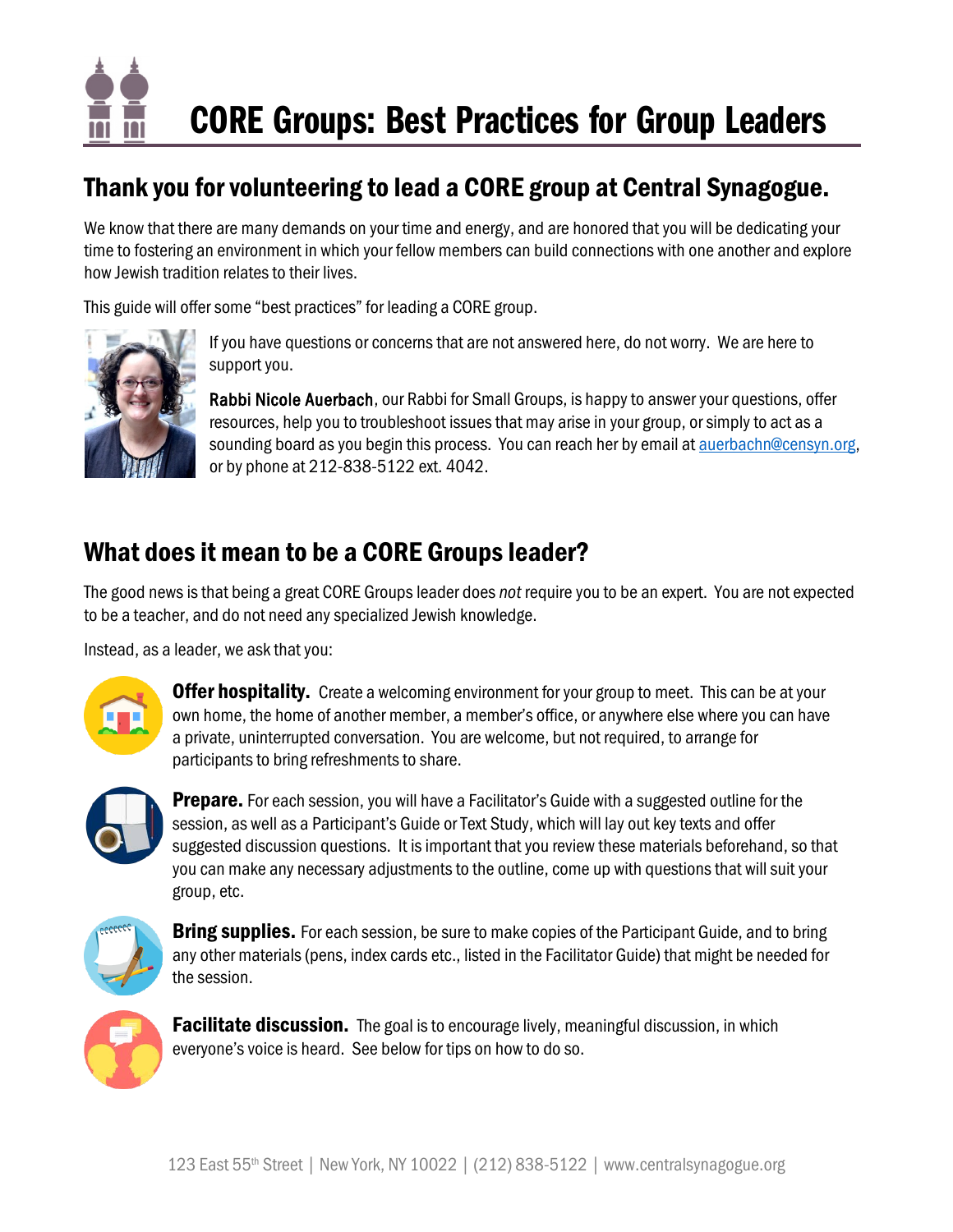# Experience has shown us that there are 8 key things you can do to optimize the success of your group:



### Make sure your group members understand the purpose of the group.

At your first meeting, we recommend going over the one-page document entitled "CORE Groups at Central Synagogue" with your group.

As one of our veteran leaders writes, the purpose of CORE Groups is "to create community within our synagogue and our city. The discussions lead to a sharing of values, dreams, fears and goals to live a better Jewish life. The groups help to make Central and the city a smaller and more familiar place."

Let everyone know that if this sort of experience—in which participants actively share their stories and experiences with one another—is not what they had in mind, they are welcome to opt out with no judgement.



## Review the "ground rules" for group discussion early—and often.

Attached is a "Brit," or covenant, which should govern your conversations. Review it at your first meeting, and make sure everyone is on board. Some of our most successful groups review the brit at the beginning of every session. This reminds everyone what is expected.



### Schedule all of your sessions in advance.

Calendars fill quickly. The key to ensuring regular attendance is to set your calendar well in advance. It is usually easiest to pick one day and time that recurs on a regular basis (i.e. first Tuesday of the month at 7PM).



# Send out reminders and any prep materials a few days before each session.

It is always a good idea to send a reminder. And if there are any materials your participants need to view ahead of time, make sure to send them with enough notice that they can prepare.



## Make room for all voices to be heard, but not too much.

Inevitably, some participants will be more talkative than others. Encourage everyone to be mindful of how much they are speaking, and how much they are listening.

Don't be afraid to say things like,"Maybe we can start with someone who hasn't spoken yet." If this becomes a big issue, experiment with going around the circle, or offering everyone a set amount of time to speak.

If someone is really dominating conversation, you may wish to meet with them privately. Offer your appreciation for all of their contributions, and note that you are worried that others are not participating as much. Ask if they can try to jump in later to offer others the "first word."

If someone is reluctant to participate, you can meet with them privately, and let them know that you would value their participation. You can also find out if there is anything about the group dynamic that is dissuading them from speaking.